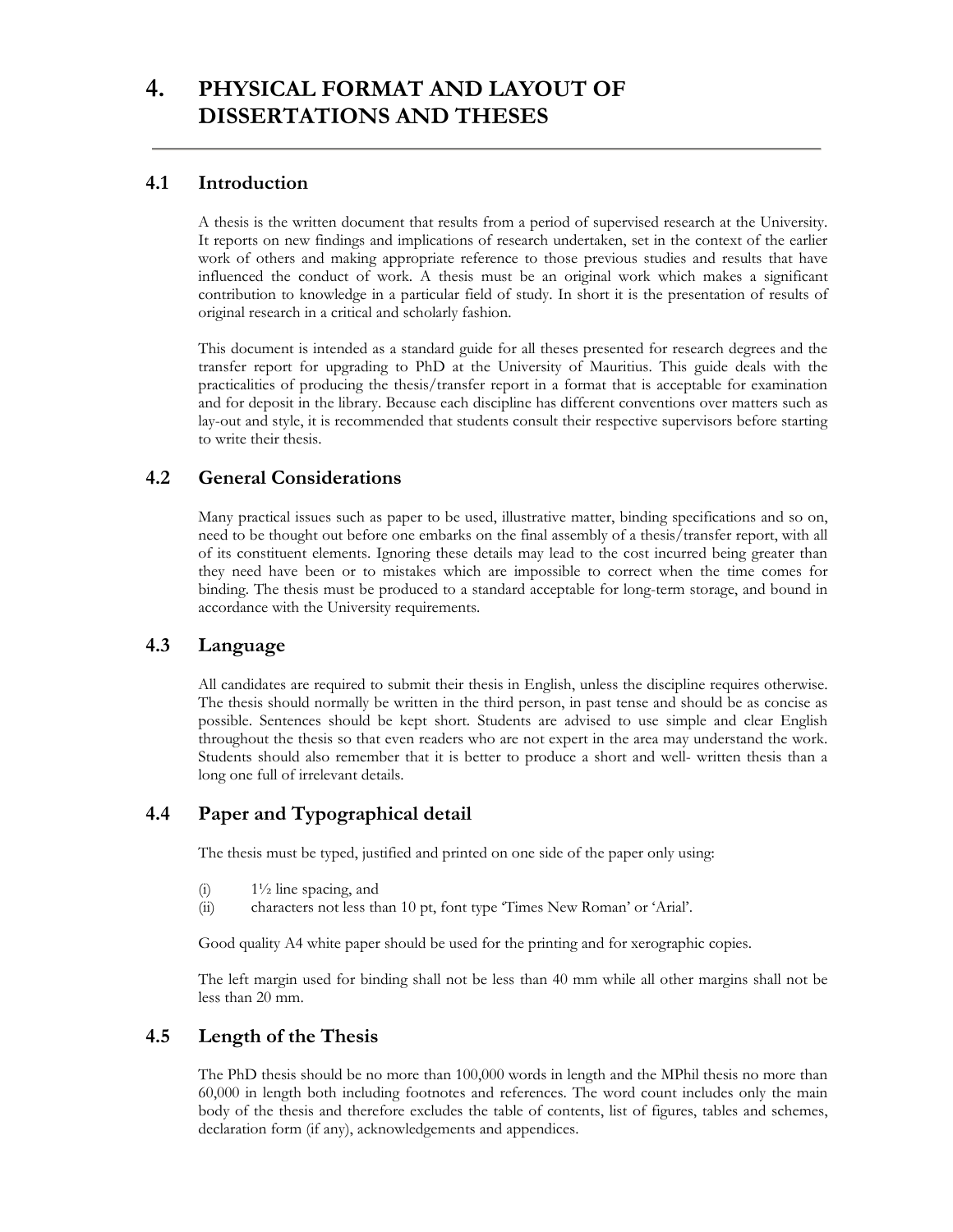### **4.6 Pagination**

 Pages shall be numbered consecutively throughout the thesis, starting with the title page, including appendices.

Roman numerals (i, ii, iii..) shall be used for the front pages (Preliminaries) and Arabic numerals (1, 2, 3, …) as from the 'Introduction' section onwards.

 Page numbers shall be located centrally at the bottom of the page, approximately 10 mm above the edge.

## **4.7 Referencing**

Each student should adhere to the system of referencing as per "The University of Mauritius Referencing Guide" when writing up the thesis. The Referencing Guide will normally be based on the Harvard System.

Students and staff are advised to refer to 'The University of Mauritius Referencing Guide' available in the *'Handbook on Rules, Regulations and Procedures Governing MPhil/PhD Programmes'* posted on the UoM website.

http://www.uom.ac.mu/Admissions/calendar/regulations/MPhilPhd0708.pdf

### **4.8 Plagiarism**

Plagiarism involves using the work of another and presenting it as one's own, whether published or unpublished. Students must acknowledge all work that is not their own, whether ideas, experimental procedures, data, maps, tables, diagrams and photographs. The acknowledgment should be in the form of citations or references.

The University of Mauritius takes a very serious view of plagiarism and any case detected will be dealt with as per Section 8 of the *'Handbook on Rules, Regulations and Procedures Governing MPhil/PhD Programmes'***,** also accessible on the following university website:

http://www.uom.ac.mu/Admissions/calendar/regulations/MPhilPhd0708.pdf

### **4.9 Proof-Reading**

The thesis should be carefully proof-read before submission. It is recommended that the student undertakes this important role. The following should be carefully checked:

- (i) every table, diagram, photograph and map has a caption and is referred to in the text;
- (ii) every table, diagram, photograph and map referred to in the text is actually included;
- (iii) every citation in the text is included in the 'List of Reference';
- (iv) Every item in the 'List of Reference' is referred to in the text;
- (v) The conventions in the use of italics or underlining especially for foreign and scientific terms, as appropriate to the discipline have been followed.

### **4.10 Cover and Binding**

The thesis will initially be submitted for examination in three (3) spiral bound copies and one soft copy.

After assessment, the thesis including all amendments proposed (if any) shall be submitted in two (2) hard bound copies. They should be in book form in a fixed binding. The boards shall have sufficient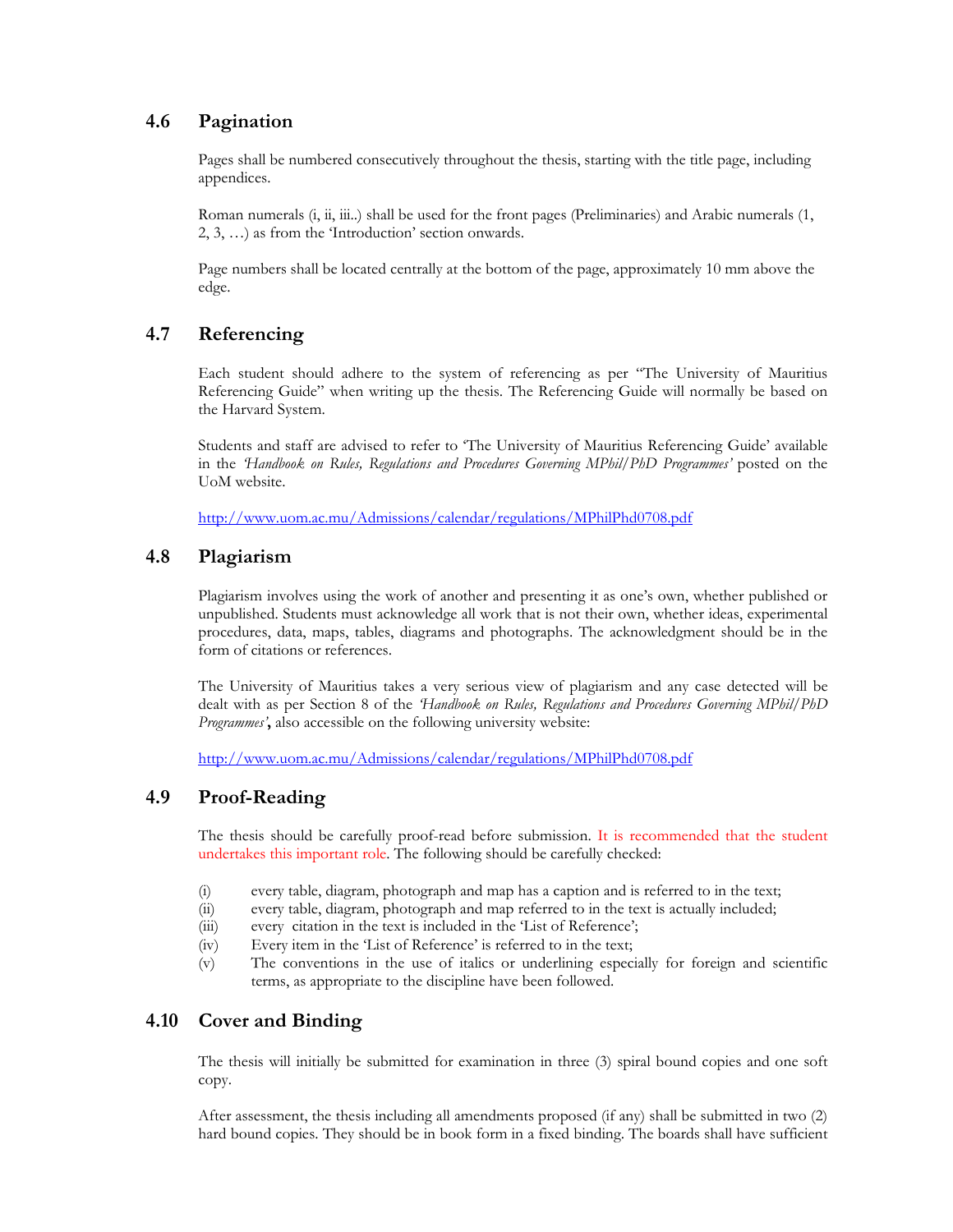rigidity to support the weight of the work when standing upon the shelf. The cover shall be black and full bound.

The spine of the hard bound thesis shall bear in at least 24 pt (8mm) type the qualification and the student's surname and initials and the year of presentation in gold lettering, starting 40 mm from the base. This information shall be printed along the spine in such a way as to be readable when the dissertation is lying flat with back cover uppermost. If the dissertation consists of more than one volume, the spine shall bear the number of each volume.

The front cover shall bear in at least 24 pt (8mm) type the full title of the dissertation as approved by the Department/Faculty/Centre.

*This section should be read in conjunction with section 6.2, 'Procedures for Submission of the thesis' of the 'Handbook on Rules, Regulations and Procedures Governing MPhil/PhD Programmes 2007/2008'.* 

### **4.11 The Framework**

The thesis normally consists of preliminaries, main text, references and appendices.

### **4.12 Preliminaries**

The preliminaries should abide by the following elements, wherever applicable:

### **4.12.1 Title Page**

The title page should consist of the following information in the order listed:

- (i) Full title of the thesis as approved by the Faculty/Cluster Board or RCI;
- (ii) The full name of the author;
- (iii) The qualification for which the thesis is submitted;
- (iv) The name of the institution to which the thesis submitted;
- (v) The Department and/or Faculty/Centre in which the thesis is to be submitted; and
- (vi) The month and year of submission.

#### **4.12.2 Table of Contents**

The Table of Contents shall list in sequence with page numbers all chapters, sections/headings, subsections/headings and other sub-divisions of the thesis, appendices, etc.

#### **4.12.3 List of Tables, Figures, Plates/Schemes**

Separate lists of each, in the above order, giving number and page reference.

#### **4.12.4 Acknowledgements**

Students may wish to acknowledge any substantial assistance that that they may have received in the course of their research.

#### **4.12.5 Thesis Declaration Form**

The form should be duly filled and it should be included just after the acknowledgement in the thesis.

#### **4.12.6 Abstract**

The abstract constitutes an up to one-page executive summary, which provides a brief outline of the objectives, scope of the thesis, the methodology used, the main findings and results achieved and any conclusions and recommendations made. The abstract is very important as it is often the only part